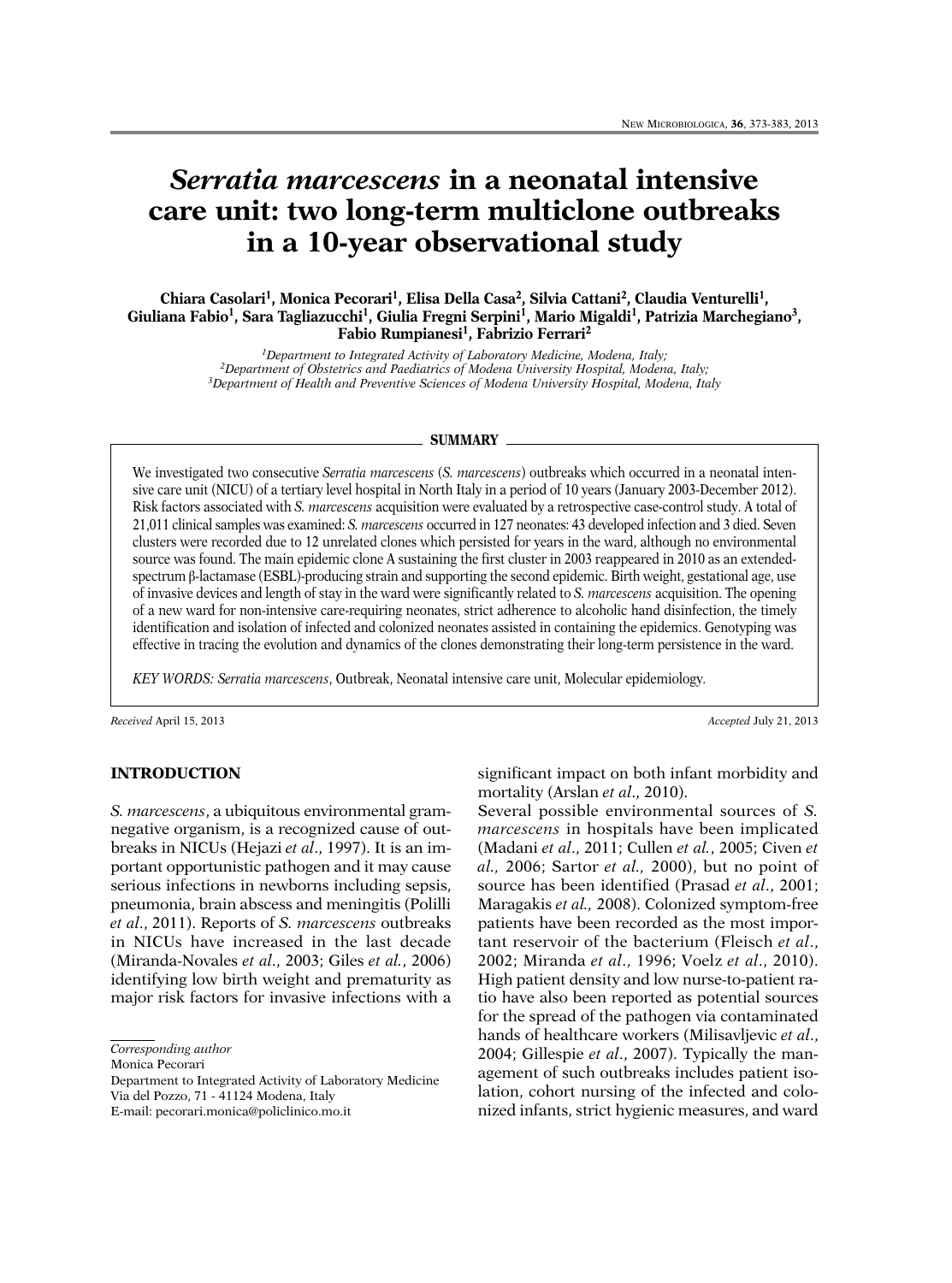closure (Assadian *et al*., 2002; Buffet-Bataillon *et al*., 2009; Perotti *et al*., 2007).

Once entrenched in an NICU, *S. marcescens* is difficult to eradicate and this condition causes persistent problems and occasionally recurrent outbreaks (Bosi *et al.*, 1996; Miranda *et al*., 1996; Sarvikivi *et al*., 2004). Thus, a satisfactory typing method is important in determining the source of infection, the dynamics and the evolution of *S. marcescens* strains during outbreaks (Hejazi *et al*., 1997; Steppberger *et al*., 2002; David *et al*., 2006; Enciso-Moreno *et al*., 2004; Ligozzi *et al*., 2010). In recent times ESBLs have had a large spread in the hospital environment and outbreaks in NICU settings due to ESBL-producing *S. marcescens* have been reported in Italy (Villari *et al*., 2001; Crivaro *et al*., 2007).

Herein, we detail the investigation of two longterm multiphase outbreaks, both caused by several genetically unrelated *S. marcescens* strains, that occurred in a NICU of a tertiary care hospital in Northern Italy, within a 10-year prospective observational period from January 2003 to December 2012.

Aims of the present study were:

- 1) to analyze the molecular epidemiology of *S. marcescens* isolates in outbreaks;
- 2) to evaluate risk factors for *S. marcescens* acquisition in NICU patients through a case-control study;
- 3) to implement appropriate control measures.

## **MATERIALS AND METHODS**

This study is consistent with the Declaration of Helsinki and was subject to an assessment of the local ethics committee.

#### **Setting**

The NICU of Modena University Hospital has 20 beds for the admission of critically ill newborn infants: 2 isolation rooms, each with a single bed, 2 intensive care rooms, each with 3 intensive care beds and 12 intermediate care beds shared amongst 3 rooms. Nurse-to-patient ratio ranges from 1:3 to 1:4 for intensive care beds and 1:6 for intermediate care beds.

Approximately 400 newborns are admitted to the NICU annually, born at the same centre or in provincial hospitals.

*S. marcescens* had never been isolated in the NICU before January 2003. From January to March 2003, 2 cases of *S. marcescens* invasive infection and 4 cases of colonization marked the onset of an outbreak and prompted an investigation. Over a 55 month period, increases in clinical isolates demonstrated 5 epidemic clusters and 1 sporadic case, lasting for varying periods and separated by varying time intervals. The outbreak persisted until July 2007 involving 67 newborns and was considered to be over in August 2007, after the discharge of the last patient infected by *S. marcescens*. No other case was recorded in the NICU until January 2010 when a resumption in clinical *S. marcescens* isolates identified the onset of a new outbreak which lasted 20 months and involved 58 patients. The outbreak was declared to be over after the last colonized infant was discharged in August 2011. As of this date to December 2012, only a few sporadic cases of *S. marcescens* colonization were recorded in the ward.

Information regarding staffing and crowding of the NICU was reviewed for the period of the outbreaks, starting from 2 weeks prior to the first one, up to 2 weeks after the last *S. marcescens* positive culture in each cluster.

### **Microbiology**

During outbreak 1, weekly microbiological cultures from throat and bowel of all NICU patients were instituted. The bacteriological screenings were stopped after 2 negative records following the discharge of the last *S. marcescens* contaminated patient. The carriage testing on all new hospitalized neonates continued even after the last case in July 2007. At the onset of outbreak 2, microbiological screenings were taken weekly on admitted patients. At a later stage, during both outbreaks, several samples from nurses' and physicians' hands were examined to identify possible carriers.

Large environmental investigations were performed during clusters III and IV (outbreak 1) and cluster VI (outbreak 2). Surveillance samples including air, water, baby incubators, antiseptics, soap, distilled water, humidifiers, inhalation therapy equipment, sinks, taps, monitors, stethoscopes and room surfaces were collected and culturally analyzed to identify possible sources and reservoir of infection.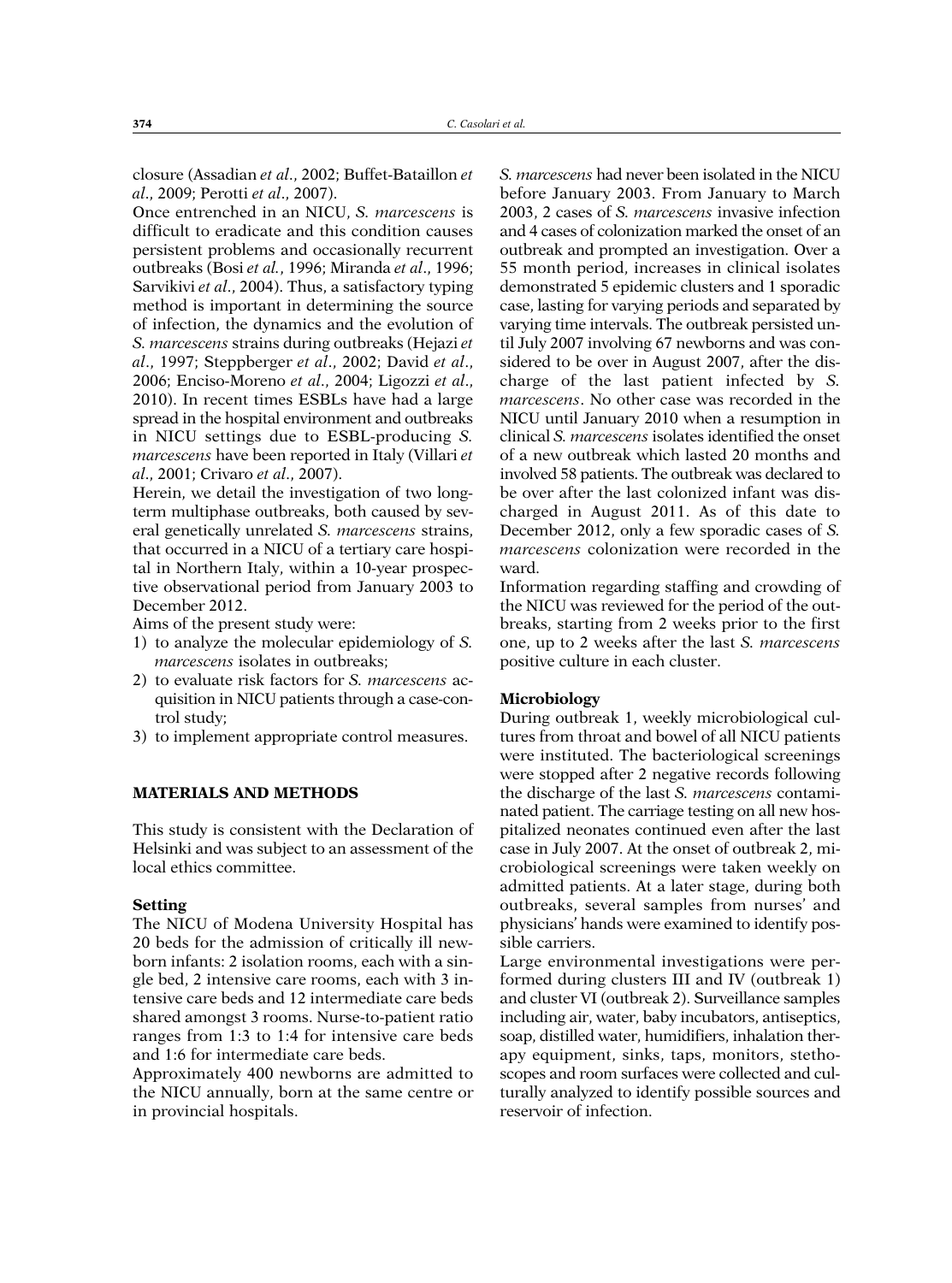Clinical specimens included patient blood samples, cerebrospinal fluid (CSF), tracheal and bronchial aspirate, urine, surgical wound matter, gastric juices, stool, conjunctival swabs and throat swabs. Clinical and surveillance samples were processed by standard methods (Caroll *et al*., 2007). All isolates were studied for phenotypic identification and antibiotic susceptibility by means of an automated system (VITEK 2, BioMérieux, France). The tested antimicrobial agents included: ampicillin, ampicillin+clavulanate, aztreonam, cefazolin, ceftazidime, cefotaxime, ceftriaxone, piperacillin, piperacillin/ tazobactam, gentamicin, amikacin and imipenem. ESBL activity and overproduction of Ampicillinase C (AmpC) were tested by standard methods (Crivaro *et al*., 2007). The identified strains were stored at -70°C for further studies. Molecular typing of isolated strains was performed. Only the first patient isolates were included in the genetic analysis. The genomic relatedness was analyzed by RFLP-PCR, using the flagellin gene as the target for the PCR amplification and RFLP analysis, as described by Parvaz *et al.*, 2002. Aliquots of amplification products were digested with *Alu*I endonuclease (Roche Diagnostic, Penzberg, Germany). Restriction fragment were analyzed by agarose (4%) gel electrophoresis. The analysis of restriction patterns was elaborated using Diversity Database Software

**Case-control study**

(Bio-Rad Laboratories, Milan, Italy).

A retrospective case-control study was conducted among newborns hospitalized in the NICU during the outbreak. Cases were defined as neonates infected or colonized by *S. marcescens*. Only the first positive culture was used to define a case. A positive rectal and/or pharyngeal culture in the absence of clinical signs and/or symptoms of infection defined the carriage. The presence of clinical signs and/or symptoms compatible with infection and *S. marcescens* isolated from normally sterile sites defined the infection. Controls were defined as neonates admitted to the NICU during the outbreak, in whom *S. marcescens* was not isolated in any clinical specimens. Medical records were reviewed. Data included sex, gestational age, birth weight, underlying disorders, administration of critical care and NICU length of stay (LOS). The associations were calculated using contingency table methods and tested for significance using Pearson's chi-square test.

## **RESULTS**

## **Outbreaks**

Seven epidemic clusters followed in the NICU during the study period, spanning 1-16 months. Of 127 neonates involved, 84 (66%) were symptom-free colonized while 43 (34%) developed clinical infections. The temporal trend of *S. marcescens* clinical cases detected in the ward is shown in Figure 1. On total cases the median gestational age was 29.5 weeks (27-33.7) with a median birth weight of 1,192 grams (842.5-2042.5). Vaginal delivery was recorded in 24% of patients. Eighty-five percent of newborns were delivered preterm, and 13% were twins. Babies were born at the hospital in 85% of cases. The median LOS in the NICU was 64 days (26-94).

The median LOS in NICU before *S. marcescens* acquisition was 15.5 days (7.75-34.25). Central venous catheterism (CVC) in 39.3% of cases and mechanical ventilation (MV) in almost 30.7% of cases were administered. Relative to the infected patients, their median gestational age was 28 weeks (26.5-34) with a median birth weight of 900 grams (737-1988). Clinical infections had different severity and localization. The most severe pictures were sepsis (21%) and pneumonia (19%), related to 3 fatal cases. The overall mortality was 7%. Individual data for 18 patients with systemic infections are presented in Table 1*.* Other minor infections included conjunctivitis (37%), urinary infections (25%) and lymphadenitis (2%).

#### **Infection control measures**

During the first cluster, hospital infection control strategies and hand-washing protocols were employed, including the strict observance of the use of new gloves for each patient, and the adoption of alcohol-based antiseptic gel in the intensive care rooms. The NICU was closed to new admissions for 1 month. By cluster III, a strict isolation policy was instituted; the unit was divided into infected and non-infected areas and the nurses were cohorted. In addition to this, intensive staff educational training regarding hand-washing was carried out and the operational protocol was modified, introducing the routine use of alcohol-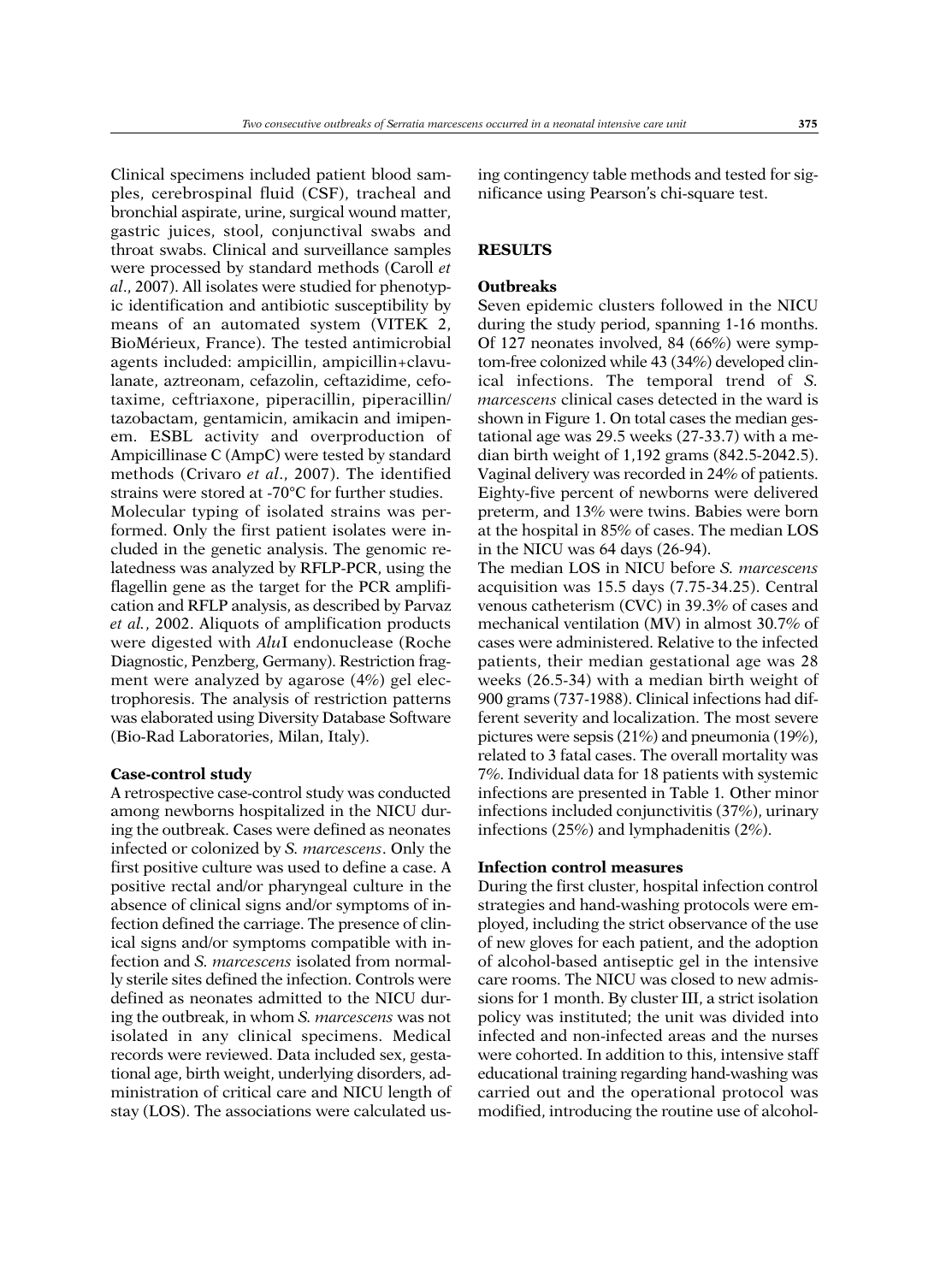

FIGURE 1 - *Patients infected or colonized by S. marcescens distributed by date of the first positive culture from January 2003 to December 2012.*

based antiseptic gel. This practice was retained and is still in use today. During cluster IV, a new ward reserved for newborns who did not need intensive care was created. The NICU was closed again to new admissions for two weeks in June 2006, during cluster VI.

The restriction of hospitalizations was then maintained until the termination of the epidemic to ensure the proper application of the cohorting and of the other rules of containment which had been instituted.

During outbreak 1, the NICU was found to be repeatedly overcrowded. The mean NICU occupation rates were consistently high and frequently exceeded standard levels, particularly from January 2003 to December 2005 before the opening of a new ward. During this period the occupation rates reached values of 106%, 113% and 116% respectively in the three first clusters. Subsequently, the average has not exceeded 93%. Nursing and professional medical team services however remained standard during the overcrowding periods, resulting in a reduced nurseto-patient ratio. Overcrowding related to a high rate of bed occupancy was not found in connection with the resumption of the outbreak in

January 2010. However, from August 2009 to May 2010 renovations in the NICU required the transfer of neonates to a new open space ward. This temporary arrangement proved inadequate for the proper management of patients and led to a situation of high patient density coinciding with the onset and peak (highest number of cases) of cluster VI.

### **Microbiology**

A total of 84 symptom-free newborns resulted *S. marcescens* colonized, 61% in pharynx, 39% in bowel, 24% in both sites. The rate of carriers referring to all patients detected as *S. marcescens* positive in the NICU during each cluster epidemic was 55% in cluster I, 100% in cluster II, 68% in cluster III, 85% in cluster IV, 0% in cluster V, 57% in cluster VI, 100% in cluster VII. Cultures of all samples taken from the hands of healthcare workers did not show positivity for *S. marcescens*. With regard to the environmental monitoring, the investigation failed to reveal a point source for the outbreaks. During outbreak 1, despite the numerous environmental samples examined, only one strain was obtained from the nozzle of a soap dispenser. In outbreak 2, two *S. marcescens*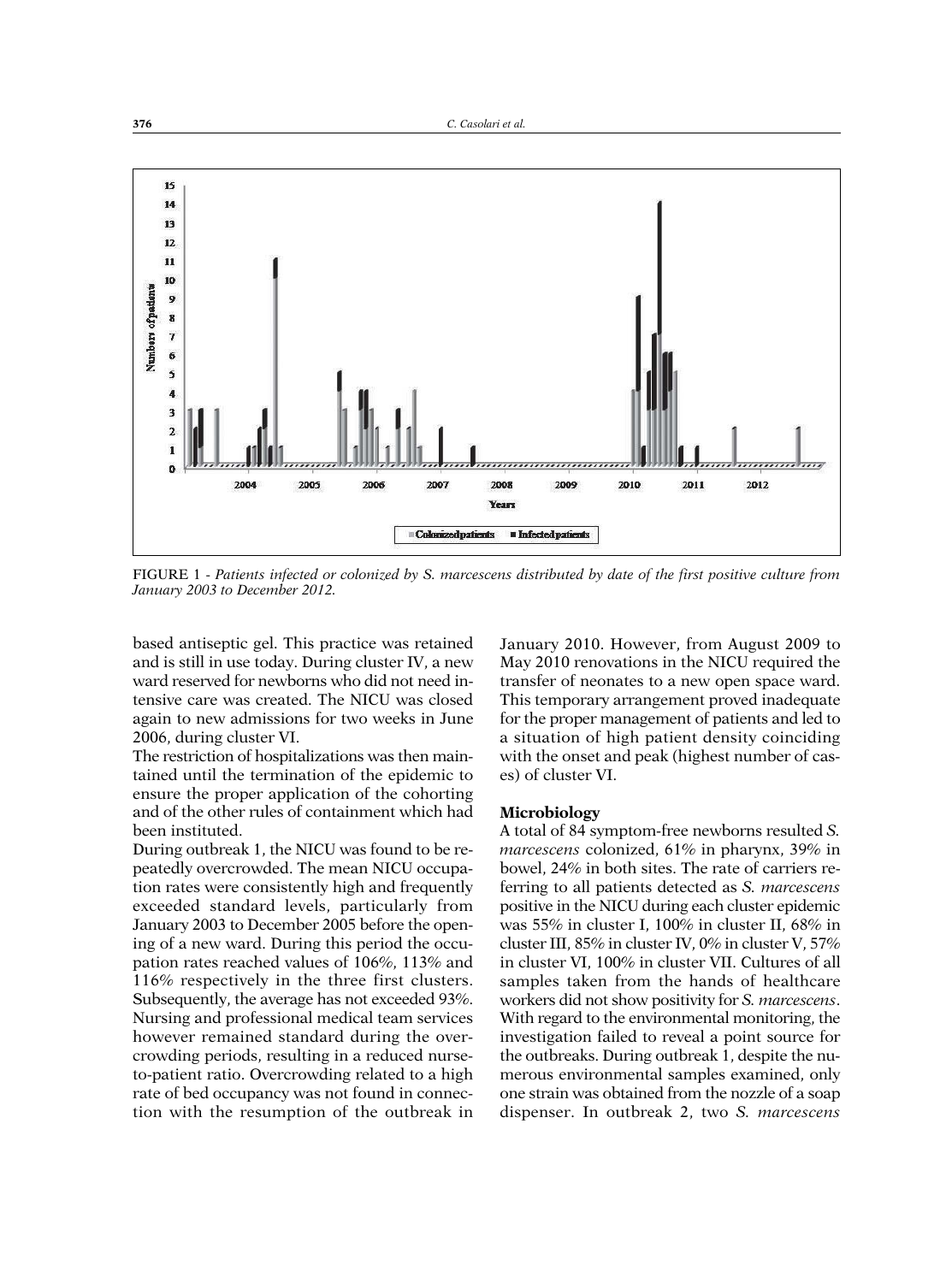| number |           | Cluster/case Date m/y RFLP-PCR Birth<br>(pattern) | location | Gestational<br>age<br>(wks) | Birth<br>weight<br>(gr) | Risk factors<br>or underlying<br>disorders | Type of<br>infection                       | Isolate -<br>body site                           | LOS in<br>NICU prior<br>to infection<br>(days) | Total LOS<br>in NICU<br>(days) |
|--------|-----------|---------------------------------------------------|----------|-----------------------------|-------------------------|--------------------------------------------|--------------------------------------------|--------------------------------------------------|------------------------------------------------|--------------------------------|
| $1$    | 03/2003   | $\boldsymbol{A}$                                  | Inborn   | 28                          | 840                     | CVC, MV                                    | Pneumonia                                  | Respiratory                                      | 16                                             | 94                             |
| I/2    | 03/2003   | A                                                 | Outborn  | 33                          | 980                     | <b>CVC</b>                                 | Sepsis,<br>meningitis,<br>brain<br>abscess | Blood,<br>gastrointestinal                       | 6                                              | 66                             |
| $I/3*$ | 03/2003 A |                                                   | Outborn  | 27                          | 865                     | <b>CVC</b>                                 | Sepsis                                     | Blood,<br>gastrointestinal,<br>respiratory       | 15                                             | $19*$                          |
| III/4  | 01/2004   | $\mathcal{C}$                                     | Inborn   | 25                          | 900                     | CVC, VPS                                   | Sepsis                                     | <b>Blood</b>                                     | 54                                             | 68                             |
| III/5  | 03/2004   | $\mathcal{C}$                                     | Inborn   | 27                          | 800                     | ä,                                         | Pneumonia                                  | Respiratory                                      | 61                                             | 92                             |
| III/6  | 03/2004   | $\mathbf D$                                       | Outborn  | 35                          | 1,876                   | <b>CVC</b>                                 | Sepsis                                     | Blood,<br>pharynx,<br>gastrointestinal           | $\boldsymbol{0}$                               | 26                             |
| III/7  | 04/2004   | D                                                 | Inborn   | 24                          | 749                     | MV                                         | Sepsis                                     | Blood,<br>gastrointestinal                       | $\mathfrak{Z}$                                 | 109                            |
| III/8  | 06/2004   | B                                                 | Inborn   | 24                          | 632                     | CVC, MV                                    | Pneumonia                                  | Pharynx,<br>respiratory                          | 9                                              | $14*$                          |
| IV/9   | 10/2005   | B                                                 | Inborn   | 23                          | 660                     | Cardiopathy,<br>NEC.<br>retinopathy        | Pneumonia                                  | Respiratory                                      | 12                                             | 186                            |
| IV/10  | 05/2006   | G                                                 | Inborn   | 26                          | 680                     | <b>CVC</b>                                 | Clinical<br>sepsis                         | Pharynx,<br>gastrointestinal                     | 64                                             | 82                             |
| V/11   | 01/2007   | $\mathbf{F}$                                      | Inborn   | 27                          | 664                     | CVC, MV                                    | Pneumonia                                  | Respiratory                                      | 39                                             | 73                             |
| V/12   | 01/2007   | $\mathcal{C}$                                     | Inborn   | 35                          | 2,593                   | CVC, MV,<br>surgery                        | Sepsis                                     | Blood,<br>surgical<br>wound                      | 12                                             | 38                             |
| V/13   | 07/2007   | $\mathbf{A}$                                      | Inborn   | 38                          | 2,720                   | CVC, MV,<br>surgery                        | Sepsis                                     | <b>Blood</b>                                     | 51                                             | 67                             |
| VI/14  | 05/2010 E |                                                   | Inborn   | 25                          | 735                     | CVC, MV,<br>surgery                        | Sepsis                                     | Blood,<br>gastrointestinal                       | 41                                             | 97                             |
| VI/15  | 05/2010 H |                                                   | Inborn   | 25                          | 857                     | CVC, MV,<br>surgery                        | Pneumonia                                  | Respiratory                                      | $21\,$                                         | 140                            |
| VI/16  | 06/2010 A |                                                   | Inborn   | 26                          | 950                     | CVC, MV                                    | Sepsis                                     | Blood,<br>gastrointestinal                       | $\mathfrak{Z}$                                 | $10*$                          |
| VI/17  | 06/2010 A |                                                   | Inborn   | 26                          | 690                     | CVC, MV                                    | Pneumonia                                  | Respiratory,<br>fharynx                          | 85                                             | 142                            |
| VI/18  | 07/2010 A |                                                   | Inborn   | 33                          | 1970                    | Anatomics<br>alterations<br>VM, CVC        | Pneumonia                                  | Respiratory,<br>conjunctiva,<br>gastrointestinal | 12                                             | 173                            |

TABLE 1 - *Characteristics of 18 neonates infected with S. marcescens in the NICU from 2003 to 2010.*

RFLP-PCR: Restriction Fragment Length Polymorphism - Polymerase Chain Reaction; LOS: length of stay; CVC: central venous catheterism; MV: mechanical ventilation; NEC: necrotizing enterocolitis; Clinical sepsis: presence of clinical signs and symptoms of sepsis infection with at least two abnormal laboratory results when blood culture is negative. \*Patient death.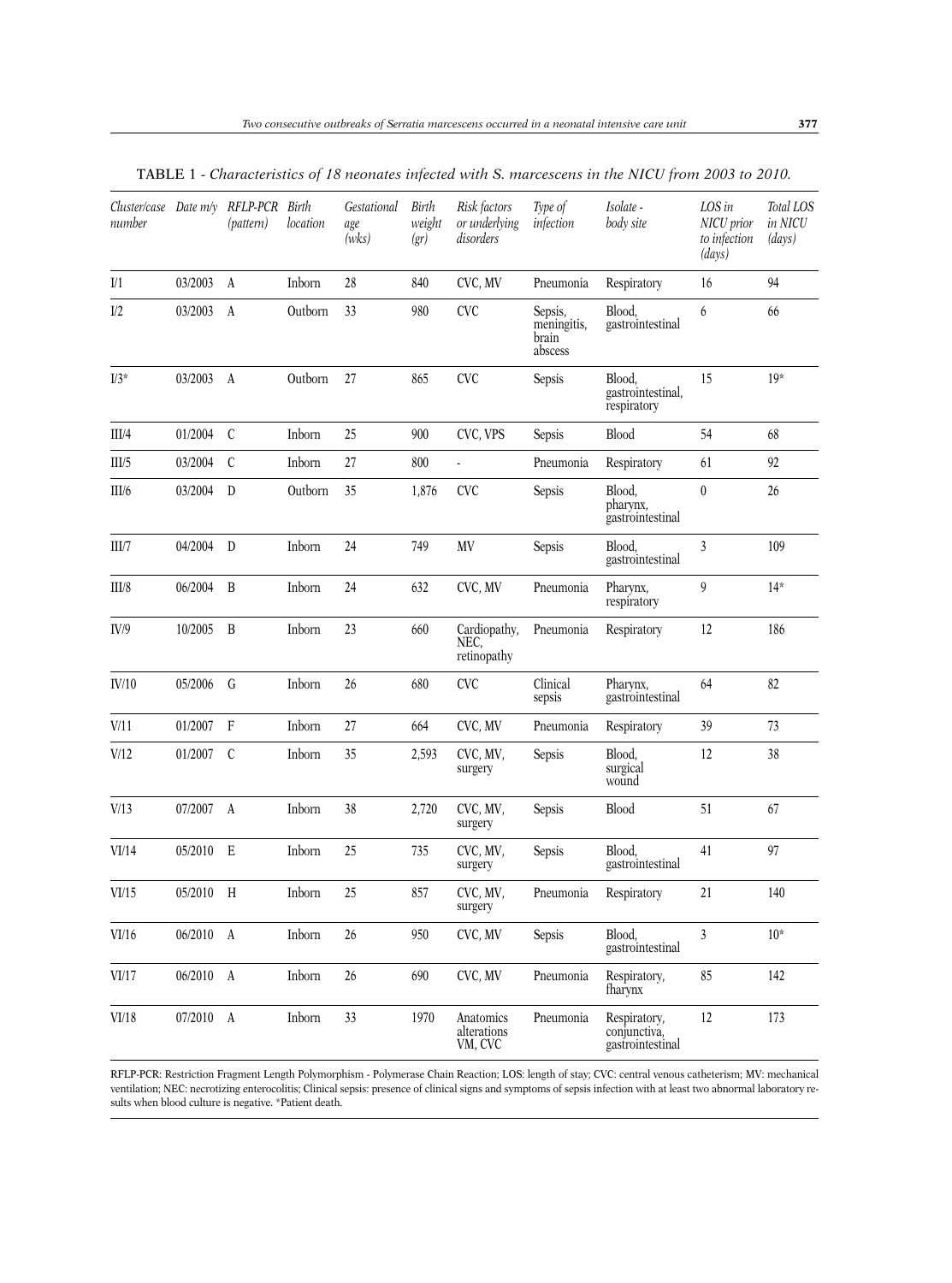

FIGURE 2 - *Representative RFLP-PCR banding patterns of S. marcescens isolates recovered during 2 outbreaks in NICU. Lane 1: DNA molecular standard; lane 2: pattern Ax57 strains; lane 3: pattern Bx28 strains; lane 4: pattern Cx10 strains; lane 5: pattern Dx2 strains; lane 6: pattern Ex15 strains; lane 7: pattern Fx4 strains; lane 8: pattern Gx5 strains; lane 9: pattern Hx1 strain; lane 10: pattern Ix1 strain; lane 11: pattern Lx1 strain; lane12: pattern Mx1 strain; lane 13: pattern Nx2 strains.*

strains were found, one from a surface swab and one from respiratory equipment, probably contaminated by the hands of operators.

During the study period, a total of 21,011 samples were analyzed. A total of 467 strains were identified from: blood (30), tracheal aspirate (34), urine (36), surgical wound matter (2), gastric juice (4), conjunctival swabs (34), throat swabs (216) and stool (121), with the highest value of positivity found in urine and throat swabs cultures (7% in both) followed by tracheal aspirate and stool cultures (5% and 6% respectively). Phylogenetic analysis classified the 127 examined strains into 12 patterns (A, B, C, D, E, F, G, H, I, L, M, N) of which four more frequently found: 57xA (45%), 28xB (22%),15xE (12%) and 10xC (8%) Figure 2*.* The trend of the different clones during the observation period is shown in Figure 3. In outbreak 1, genotype A was related to clusters I and IV, and to the last sporadic case. Genotype B was found in clusters II, III and IV. Genotype C appeared in clusters III and persist-



FIGURE 3 - *Tem porally trend of four main epidemic clo nes of S. marcescens during 2 outbreaks in NICU.*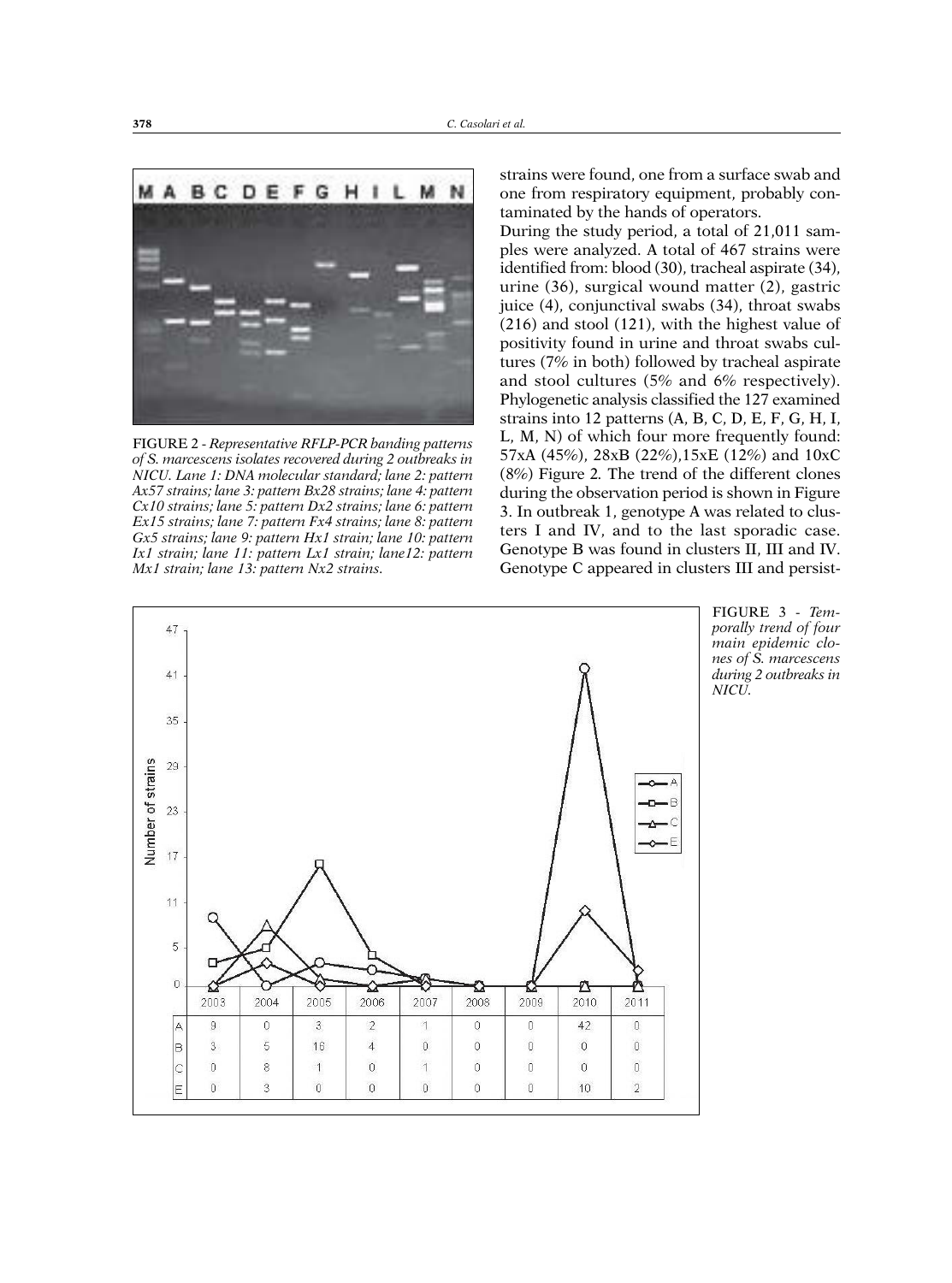

FIGURE 4 - *Distribution of unrelated S. marcescens genotypes in infection and colonization cases in NICU.*

| TABLE 2 - Statistical analysis of risk factors associated with S. marcescens infection and colonization |  |  |  |  |
|---------------------------------------------------------------------------------------------------------|--|--|--|--|
|---------------------------------------------------------------------------------------------------------|--|--|--|--|

| <i>Characteristics</i>         | S. marcescens case patients $n$ (%) |                       |                                          |                               |       |  |  |  |
|--------------------------------|-------------------------------------|-----------------------|------------------------------------------|-------------------------------|-------|--|--|--|
|                                | <i>Infections</i>                   | Colonizations         | <b>Total</b><br>infections/colonizations | Total control<br>patients     |       |  |  |  |
|                                | 43 (33.8)                           | 84 (66.1)             | 127                                      | 160                           |       |  |  |  |
| Sex $n$ (%)                    |                                     |                       |                                          |                               | 0.867 |  |  |  |
| Males<br>Females               | 21 (48.8)<br>22(51.2)               | 49 (58.3)<br>35 41.7) | 72 (56.7)<br>55 (43.3)                   | 88 (55.0)<br>72 (45.0)        |       |  |  |  |
| <b>Birth weight</b>            |                                     |                       |                                          |                               | 0.001 |  |  |  |
| < 1000                         | 22(51.2)                            | 21(25.0)              | 43(33.8)                                 | 18(11.2)                      |       |  |  |  |
| $>1000$ <1500                  | 7(16.2)                             | 25(29.7)              | 32(25.1)                                 | 29(18.1)                      |       |  |  |  |
| $>1500$ <2500                  | 10(23.2)                            | 20(23.8)              | 30(23.6)                                 | 52(32.5)                      |       |  |  |  |
| >2500                          | 4(9.3)                              | 18(21.4)              | 22(17.3)                                 | 61(38.1)                      |       |  |  |  |
| <b>Gestational</b> age         |                                     |                       |                                          |                               | 0.001 |  |  |  |
| $\leq$ 26 weeks                | 13(30.2)                            | 11(13.0)              | 24(18.9)                                 | 6(3.7)                        |       |  |  |  |
| 27 to 32 weeks                 | 19(44.1)                            | 42 (50.0)             | 61(48.0)                                 | 50(32.2)                      |       |  |  |  |
| 33 to 37 weeks                 | 8(18.6)                             | 15(17.8)              | 23(18.1)                                 | 56(35.1)                      |       |  |  |  |
| >37 weeks                      | 3(6.9)                              | 16(19.0)              | 19(14.9)                                 | 48 (30.0)                     |       |  |  |  |
| <b>Critical care</b>           |                                     |                       |                                          |                               | 0.01  |  |  |  |
| <b>CVC</b>                     | 6(13.9)                             | 9(10.7)               | 15(11.8)                                 | 28 (17.5)                     |       |  |  |  |
| MV                             | 2(4.6)                              | 7(8.3)                | 9(7.0)                                   | 24(15.0)                      |       |  |  |  |
| $CVC + MV$                     | 13(30.2)                            | 7(8.3)                | 20(15.7)                                 | 36(22.5)                      |       |  |  |  |
| $CVC + MV + surgery$           | 6(13.9)                             | 3(3.5)                | 9(7.0)                                   | 11(6.9)                       |       |  |  |  |
| None                           | 16(37.2)                            | 58 (69.0)             | 74 (58.2)                                | 61(38.1)                      |       |  |  |  |
| <b>Underlying disorders</b>    |                                     |                       |                                          |                               | 0.295 |  |  |  |
| Hydrocephalus                  | $\boldsymbol{0}$                    | 2(2.3)                | 2(1.5)                                   | 4(2.5)                        |       |  |  |  |
| Intrauterine growth retard     | 5(11.6)                             | 3(3.5)                | 8(6.3)                                   | 15(9.3)                       |       |  |  |  |
| Anatomic alterations           | 4(9.3)                              | 9(10.7)               | 13(10.2)                                 | 7(4.3)                        |       |  |  |  |
| Respiratory distress           | 18(41.8)                            | 14(16.6)              | 32(25.1)                                 | 37(23.1)                      |       |  |  |  |
| None                           | 16(37.2)                            | 56 (66.6)             | 72 (56.7)                                | 97(60.6)                      |       |  |  |  |
| Mean LOS, days,<br>SD, (range) |                                     |                       | $57.8 \pm 42.61$<br>$(1-192)$            | $27.6 \pm 26.66$<br>$(2-120)$ |       |  |  |  |

CVC: central venous catheterism; MV: mechanical ventilation; LOS: length of stay.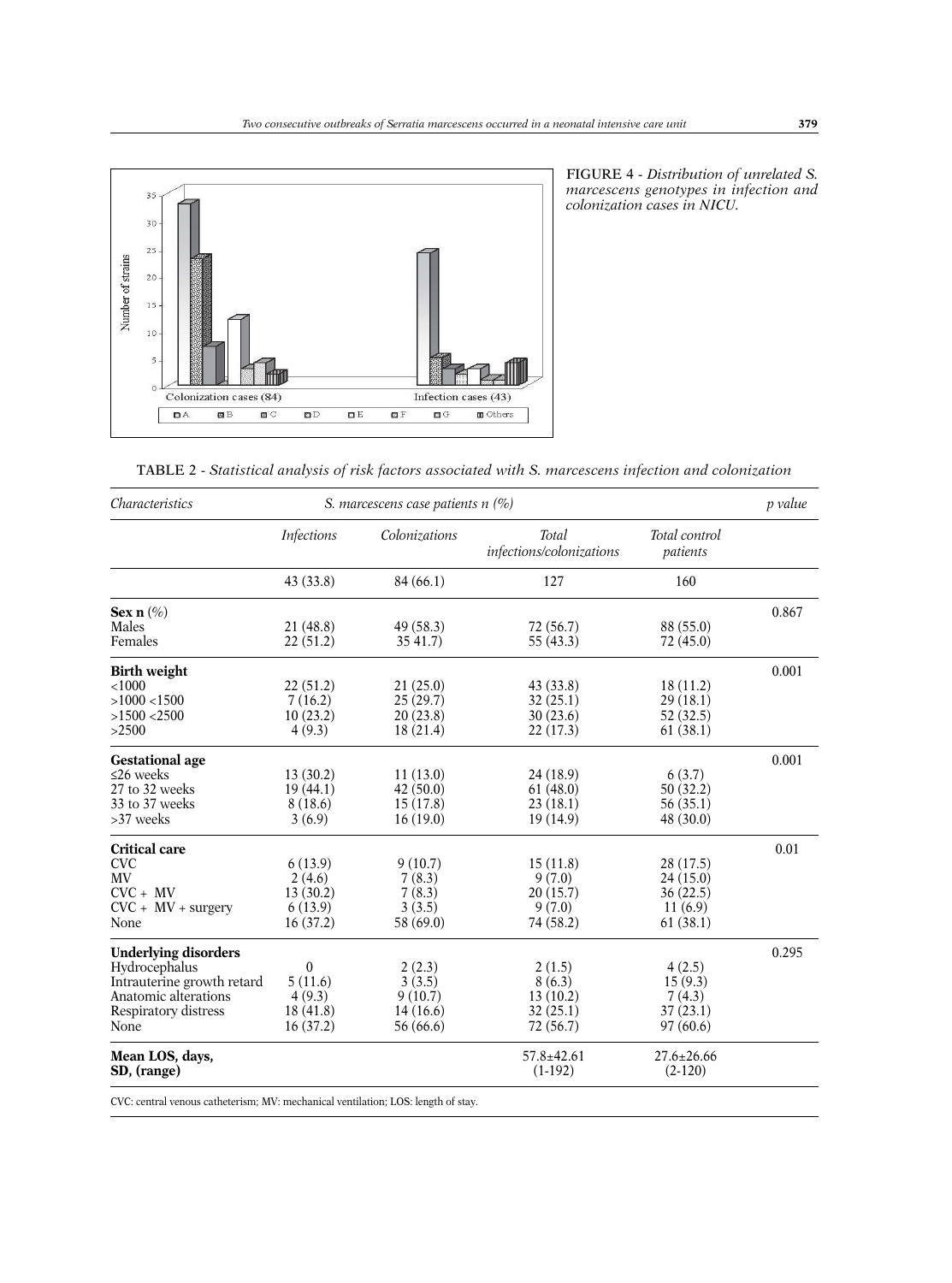ed in cluster IV and V. Other minor clones (D, E, F, G) have emerged in clusters III, IV and V. In outbreak 2, the genetic strain A recurred as dominant clone with strain E and other new minor strains (H, I, L, M, N). The relation of the different genotypes to cases of infection and colonization is shown in Figure 4.

The prevalent clones (A, B, C, E) resulted in both infection and colonization groups. Sepsis was associated with 4xA, 2xC, 2xD, 1xE, 1xG, pneumonia with 3xA, 2xB, 1xC, 1xF, 1xH and cases of mortality with 2xA and 1xB. Genotype A proved to be the main epidemic.

Regardless of the different genetic pattern, all *S. marcescens* isolates except one (type E) in outbreak 1 displayed identical antibiograms. All strains belonging to patterns A, B, C, D, F and G were susceptible to ceftriaxone, ceftazidime, cefotaxime, cefepime, imipenem, meropenem, aztreonam, ciprofloxacin, levofloxacin, gentamicin, piperacillin, amikacin and trimethoprim-sulphamethoxazole. Pattern E strains were resistant to gentamicin, piperacillin and amikacin. No reduced susceptibility to extended-spectrum cephalosporins was found in isolated strains (ceftazidime and cefotaxime minimum inhibitory concentration  $\leq 1 \mu/mL$ ).

During outbreak 2, instead, ESBL activity emerged in strains of type A and was found in 40 of 42 of isolates. The same character of antibiotic resistance was also highlighted in all the isolates of types I and L. All ESBL positive strains showed a similar pattern with limited sensitivity to imipenem, meropenem, levofloxacin, piperacillin/tazobactam, trimethoprim/sulfamethoxazole. The search for beta-lactamase AmpC was constantly negative. The other strains belonging to pattern E, H, M and N showed no ESBL activity with a pattern of resistance limited to ampicillin and cefazolin.

## **Case-control study**

A total of 287 patients were considered in the case-control study, including 127 cases and 160 controls. Statistical analysis identified birth weight, gestational age, required critical care and LOS as significant risk factors (RFs) associated with *S. marcescens* clinical illness or carriage (Table 2). Sex and underlying disorders were not statistically significantly associated with *S. marcescens* acquisition.

## **DISCUSSION**

A program of "alert" organisms surveillance including *S. marcescens* in the mainly high-risk settings was operating in Modena University Hospital at the onset of the first epidemic cluster. This program provides preventive strategies such as: daily monitoring of "alert" pathogens, storage of isolates, filing and computer analysis of data by a software package. This allowed us to recognize the epidemic emergency in a timely fashion and to start appropriate control measures.

The results of these activities implemented in the NICU seem to have affected the severity and containment of the epidemics, as found in other studies (Polilli *et al*., 2011; Maltezu *et al*., 2012; Rabier *et al*., 2008; Bayramoglu *et al*., 2011; Jang TN *et al*., 2001). In particular, the associated mortality rate of 7% that we recorded is lower than those reported in literature, ranging between 10 and 20% (Fleish *et al*., 2002; Arslan *et al*., 2010; Bizzarro *et al*., 2007).

Periodic cultural screening on all newborns and the subsequent genotyping of the isolates, allowed the quick identification of both colonized and symptomatic patients, and the timely cohorting and strategic clinical response. Moreover, the screening facilitated precise tracking of the spread of the bacterial strains in the NICU. The diffusion of the molecular typing results among staff members was deemed to have played an important educative role regarding the cross-transmission mechanisms of the epidemic strains, assisting in underlining the appropriateness of proposed infection control measures.

High patient density and under-staffing, which have been identified as important reasons for breaches in standard hygiene procedures, are suspected to contribute to the outbreaks reported in this study.

Overcrowding was addressed during cluster IV with the opening of a new ward for neonates not requiring intensive care. Since then, only 3 infection cases were recorded until the conclusion of the first epidemic and no other clinical cases occurred during the subsequent 29 months.

The case control studies identified significant risk factors including reduced gestational age and birth weight, intensive care support requirement and longer NICU stay which have also been highlighted in other investigations (Voelz *et al*., 2010).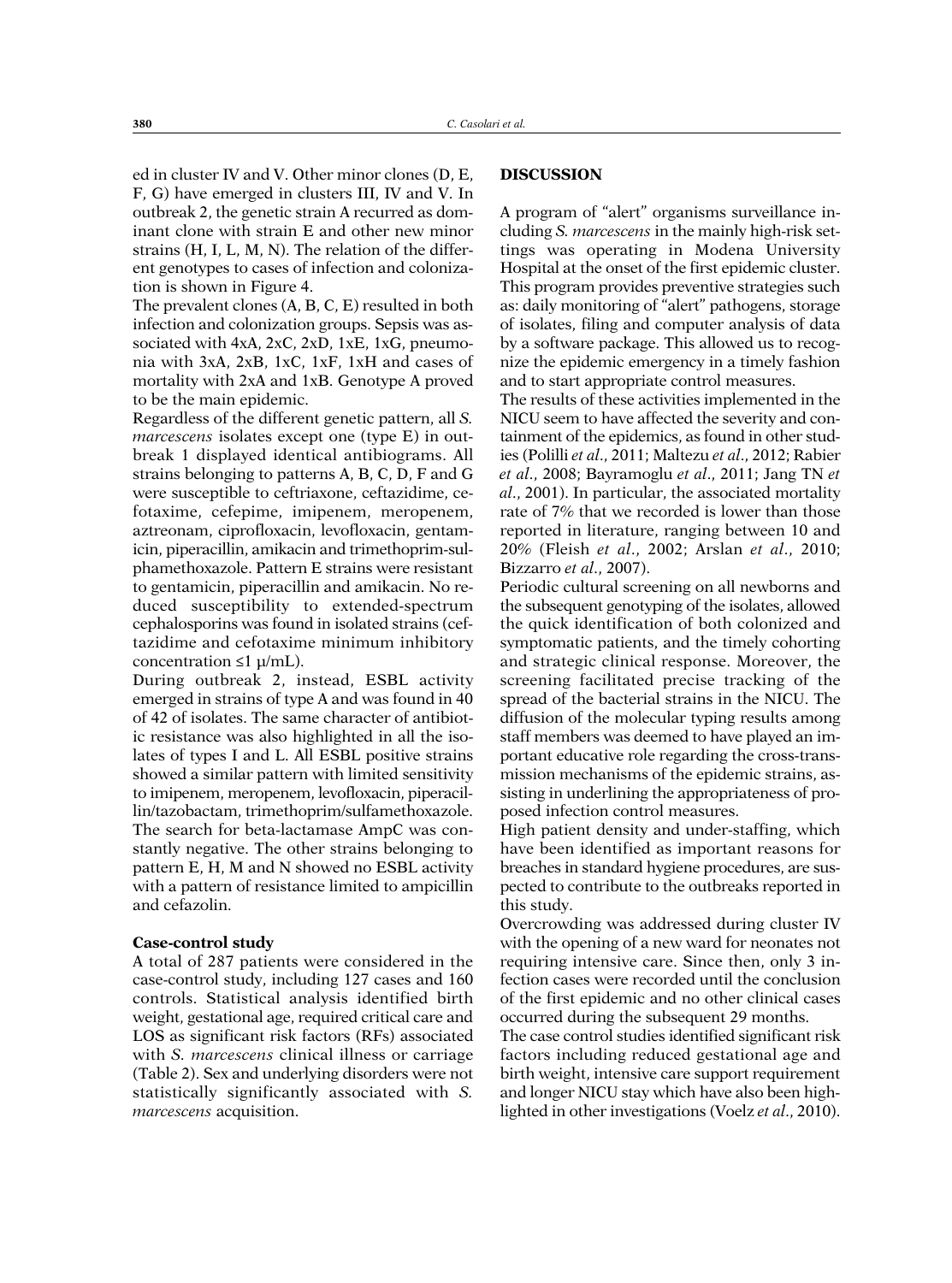Colonizations or less serious infections were more often associated with healthier, older newborn infants. The high percentage of carriers in pharynx and bowel found in the studied patients supports the suggestion that colonized babies are the most important reservoir of the microorganism (Miranda *et al.,* 1996; Voelz *et al*., 2010; Sarvikivi *et al*., 2004).

During the outbreaks, different *S. marcescens* genotypes were identified by RFLP-PCR. The identification of *Serratia* heterogeneous strains in long-lasting outbreaks seems mainly due to the genetic instability of this microorganism as well as entry of new strains in the ward, in accordance with other published findings (Parvaz *et al*., 2002; Manning *et al.,* 2001; Friedman *et al.,* 2008). A more virulent strain is usually responsible for clinical cases of infection, while other minor strains are usually associated with asymptomatic colonization (Maltezu *et al*., 2012; Rabier *et al*., 2008; Bayramoglu *et al*., 2011; Cimolai *et al*., 1997).

A relationship between genetic patterns and intrinsic virulence factors cannot be concluded in this report, as the different clones were related to both infection and colonization cases. Most of the clones were involved in more than one cluster and remained for a long time in the ward. Of special note, strain A involved in the first clinical cases was related again to the last case of outbreak 1 and to 42 cases of outbreak 2, therefore it persisted in the NICU for 8 years. In addition, genotype E, which appeared in May 2004, resurfaced in April 2010 during the second epidemic. These observations support the hypothesis that *S. marcescens* strains may determine environmental colonization persisting for a long time in the ward, even though investigations fail to find any point of source.

The index case of outbreak 1 was identified in an extremely low-weight preterm baby, born at our hospital by surgical delivery.

The newborn infant was immediately placed in the NICU and colonization occurred 36 days following admission. The source of the first infection was never identified. The onset of outbreak 2 in January 2010 is related to the admission to the NICU of a patient from another hospital, who had sepsis due to an ESBL-producing *Klebsiella pneumoniae* strain. A few days after her admission in the ward the baby was a carrier of ESBLproducing *S. marcescens* strain of type A. ESBL

activity in *S. marcescens* might be likely acquired through horizontal gene transfer from the *K. pneumoniae* strain.

This ESBL-producing clone A spread rapidly in the ward claiming the second epidemic as the dominant strain. During both epidemics crosstransmission through staff hand or temporarily contaminated instruments was suggested by three isolates: one from the nozzle of a soap dispenser, one from a surface swab and one from a respiratory equipment. ESBL-producing *S. marcescens* strains had never been isolated before in the ward though ESBL-producing Gramnegative bacteria (mainly *K. pneumoniae* and *Escherichia coli*) have constantly increased in recent years in our NICU.

In fact, the ESBL isolation rate has risen from 10% in 2008 to 43% in 2010. During the peak of outbreak 2 in July 2010, 93% of patients had Gram-negative ESBL-producing strains. In particular, 23 neonates who gained *S. marcescens* had simultaneous colonization by other ESBLproducing bacteria, resulting in 4 cases of invasive infections.

Besides conjugal plasmid transfer, empiric antimicrobial therapy with ampicillin and gentamicin practised in this NICU might have contributed to selection and spread of ESBLs in the ward. The acquisition of new resistance traits can alter the microbial ecology of the department exacerbating the difficulty of treatment and control of micro-organisms involved in the outbreak. In particular, cause for concern is the emergence and persistence in the ward of the highly diffusive genetically mutated strain A.

The authors believe that *S. marcescens* may be endemic in this NICU requiring constant adhesion to the protocols introduced to avoid further epidemic spreads. Molecular typing of isolates proved to be a very useful tool for identification and tracing of consecutive epidemic clusters involving genetically unrelated clones. It should be considered that strain heterogeneity itself does not exclude an outbreak.

The results of this observation period confirm the ability of *S. marcescens* to implant in the wards, to remain even if not recognized for long periods and to determine new episodes in critical moments. Thus, it is essential to remain vigilant while maintaining strictly control strategies. In this centre's NICU the overcrowding limitation,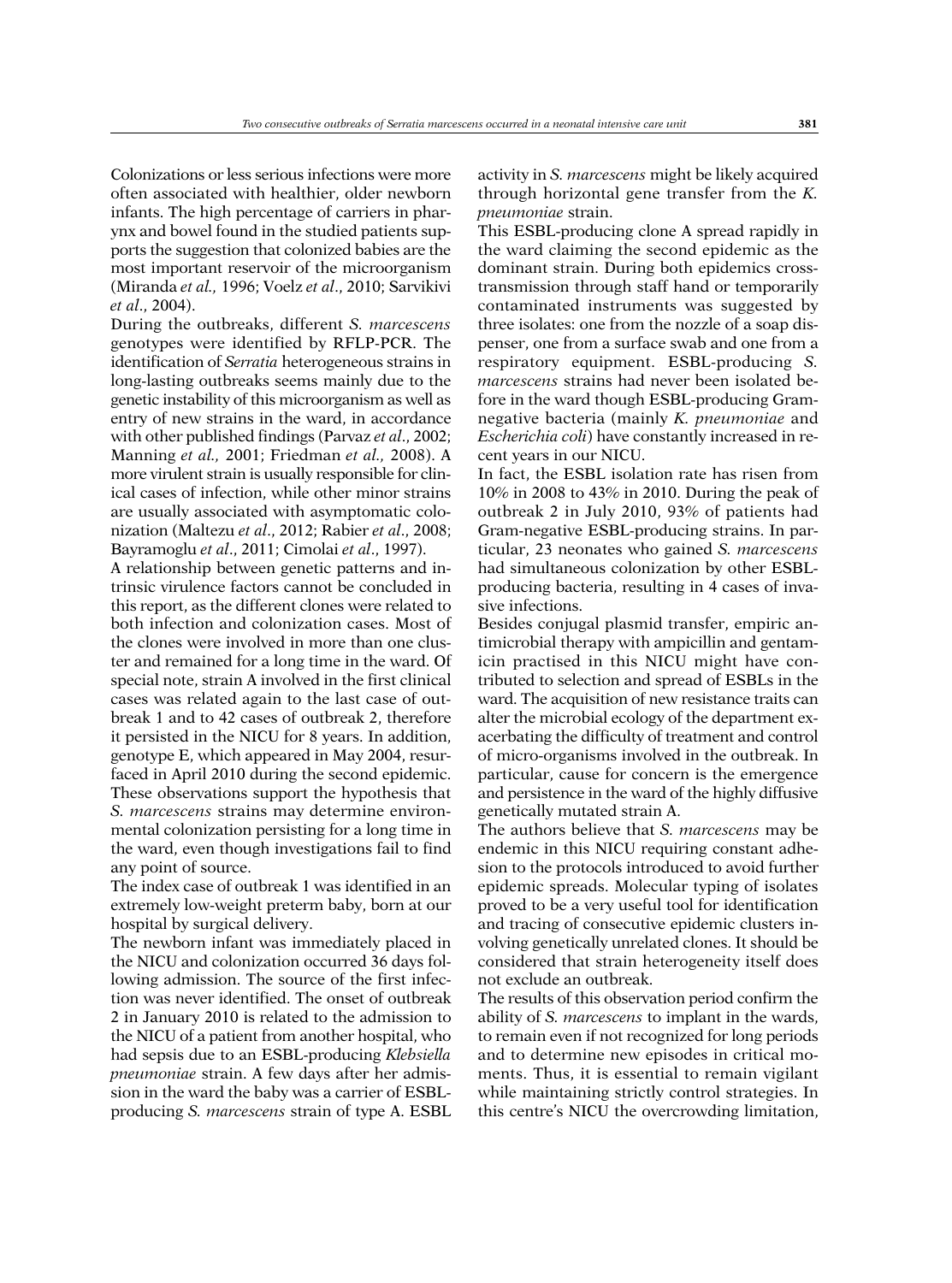the cohorting and the isolation practices along with intensive staff training, performed to guarantee adherence to adopted surveillance protocols, have contributed to the control of *S.marcescens* spread in the ward. In addition to this, the measures applied for *S.marcescens* limitation seem to have had a positive impact on the cross-transmission of all multidrug-resistant Gram-negative bacteria in the NICU. In fact, the monitoring of the last two years of observation had shown a downward trend in ESBLs detection, recording rates of 10% in 2011 and 7% in 2012. Since the selection, the emergence and circulation of new multidrug-resistant strains are favoured by the same risk factors highlighted for *S. marcescens* acquisition, the same strategies can be validly applied in NICUs for the control of other horizontally transmitted pathogens.

#### *ACKNOWLEDGEMENTS*

*The authors would like to thank Johanna Chester and Francesca Nalin for their critical revision.*

## COMPETING INTERESTS

There are no financial arrangements or other relationships that could be construed as a conflict of interest.

## FUNDING

Funding from the Parents Association in Support of Neonatal Department, Policlinico of Modena, "Pollicino" which is sustained by private donations and independent initiatives, was used to reimburse the critical revision by Johanna Chester, acknowledged above. There were no other funding arrangements for this project.

#### **REFERENCES**

- ARSLAN U., ERAyMAN I., yUKSEKKAyA S., CIMEN O., TUNCER I., BOzDOGAN B. (2010). *Serratia marcescens* sepsis outbreak in a neonatal intensive care unit. *Pediatr. Int.* **52**, 208-212.
- ASSADIAN O., BERGER A., ASPOCK C., MUSTAFA S., KOHLHAUSER C., HIRSCHL A.M. (2002). Nosocomial outbreak of *Serratia marcescens* in a neonatal intensive care unit. *Infect. Control Hosp. Epidemiol*. **23**, 457-461.
- BAYRAMOGLU G., BURUK K., DINC U., MUTLU M., YLMAZ G., ASLAN y. (2011). Investigation of an outbreak of *Serratia marcescens* in a neonatal intensive care unit. *J. Microbiol. Imunol. Infect.* **44**, 111-115.
- BIzzARRO M.J., DEMBRy L.M., BALTIMORE R.S., GALLAGHER P.G. (2007). Case-control analysis of endemic *Serratia marcescens* bacteremia in a neonatal intensive care unit. *Arch. Dis. Child Fetal Neonatal*. **92**, 120-126.
- BOSI C., DAVIN-REGLI A., CHARREL R., ROCCA B., MONNET D., BOLLET C. (1996). *Serratia marcescens* nosocomial outbreak due to contamination of hexetidine solution. *J. Hosp. Infect.* **33**, 217-224.
- BUFFET-BATAILLON S., RABIER V., BéTRéMIEUx P., BEUCHéE A., BAUER M., PLADyS P., ET AL. (2009). Outbreak of *Serratia marcescens* in a neonatal intensive care unit: contaminated unmedicated liquid soap and risk factors. *J. Hosp. Infect.***72**, 17-  $22.$
- CARROLL K.C., WEINSTEIN M.P. (2007). Manual and automated system for detection and identification of microorganisms. In: Murray PR, Baron EJ, Landry ML, Jorgensen JH, Pfaller MA, editors. Manual of clinical microbiology. 9th ed. Washington: ASM Press. 192-217.
- CIMOLAI N., TROMBLEy C., WENSLEy D., LE BLANC J. (1997). Heterogeneous *Serratia marcescens* genotypes from a nosocomial pediatric outbreak. *Chest.* **111**, 194-197.
- CIVEN R., VUGIA D.J., ALExANDER R., BRUNNER W., TAyLOR S., PARRIS N., ET AL. (2006). Outbreak of *Serratia marcescens* infections following injection of betamethasone compounded at a community pharmacy. *Clin. Infect. Dis.* **43**, 831-837.
- CRIVARO V., BAGATTINI M., SALzA M.F., RAIMONDI F., ROSSANO F., TRIASSI M., ET AL. (2007). Risk factors for extendet-spectrum β-lactamase-producing *Serratia marcescens* and *Klebsiella pneumoniae* acquisition in a neonatal intensive care unit. *J. Hosp. Infect.* **67**, 135-141.
- CULLEN M.M., TRAIL A., ROBINSON M., KEANEy M., CHADWICK P.R. (2005). *Serratia marcescens* outbreak in a neonatal intensive care unit prompting review of decontamination of laryngoscopes. *J. Hosp. Infect.* **59**, 68-70.
- DAVID M.D., WELLER T.M.A., LAMBERT P., FRAISE A.P. (2006). An outbreak of *Serratia marcescens* on the neonatal unit: a tale of two clones. *J. Hosp. Infect.* **63**, 27-33.
- ENCISO-MORENO J.A., PERNAS-BUITRON N., ORTIz-HERRERA M., CORIA-JIMENEz R. (2004). Identification of *Serratia marcescens* populations of nosocomial origin by RAPD-PCR. *Arch. Med. Res.* **35**, 12-17.
- FLEISCH F., zIMMERMANN-BAER U., zBINDEN R., BISHOFF G., ARLETTAz R.,VALDVOGEL K., ET AL. (2002). Three consecutive outbreaks of *Serratia marcescens* in a neonatal intensive care unit. *Clin. Infect. Dis.* **34**, 767-773.
- FRIEDMAN N.D., KOTSANAS D., BRETT G., BILLAH B., KORMAN T.M. (2008). Investigation of an outbreak of *Serratia marcescens* in a neonatal unit via a case-